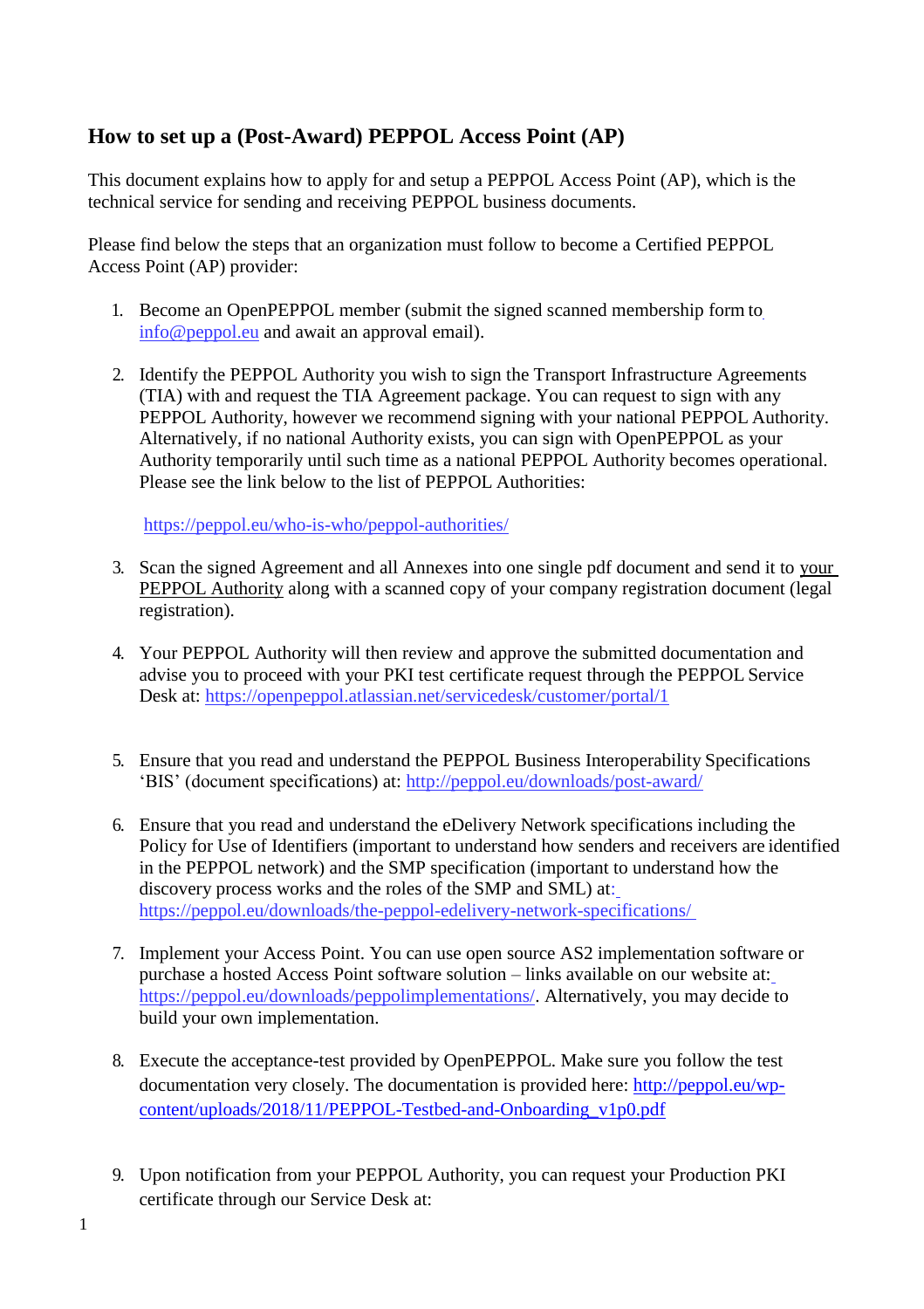<https://openpeppol.atlassian.net/servicedesk/customer/portal/1>

10. Download your certificate and enter into production mode.

Please find below, detailed information for implementing the above-mentioned steps.

### **1) OpenPEPPOL Membership**

OpenPEPPOL membership is mandatory for Access Point providers. You will find membership and fee details in the ['How to Join'](http://peppol.eu/get-involved/join-openpeppol/?rel=tab119) section of our website. The OpenPEPPOL Membership form must be completed, signed, scanned and sent back to: **openpeppol@peppol.eu** 

OpenPEPPOL will review the form for completeness. You will then receive a notification from OpenPEPPOL to confirm receipt and will be informed about membership approval. Once approved, your organization will be included in the online list of OpenPEPPOL members located here:<https://peppol.eu/who-is-who/openpeppol-member-list-2/>

We strongly recommend engaging with the OpenPEPPOL Coordinating Communities as soon as you become an OpenPEPPOL member, in order to have access to a wide group of private and public sector members with PEPPOL expertise in multiple countries and industries, sharing experience and best practices. Please note: It is mandatory that all Access Points and Service Metadata Publishers join the Transport Infrastructure Coordinating Community.

### **2) PEPPOL Transport Infrastructure Agreements (TIA)**

An OpenPEPPOL Access Point (AP) provider must sign the PEPPOL Transport Infrastructure Agreements (TIA) for AP providers with the PEPPOL Authority in its country, or select any of the official PEPPOL Authorities. The PEPPOL Authority will provide you with the PEPPOL TIA template for you to complete, sign and return. See here the [List of PEPPOL Authorities](https://peppol.eu/who-is-who/peppol-authorities/)

For more information about the Governance of the PEPPOL eDelivery Network and its legal framework, please visit [PEPPOL Transport Infrastructure –](https://peppol.eu/what-is-peppol/peppol-transport-infrastructure/) An Overview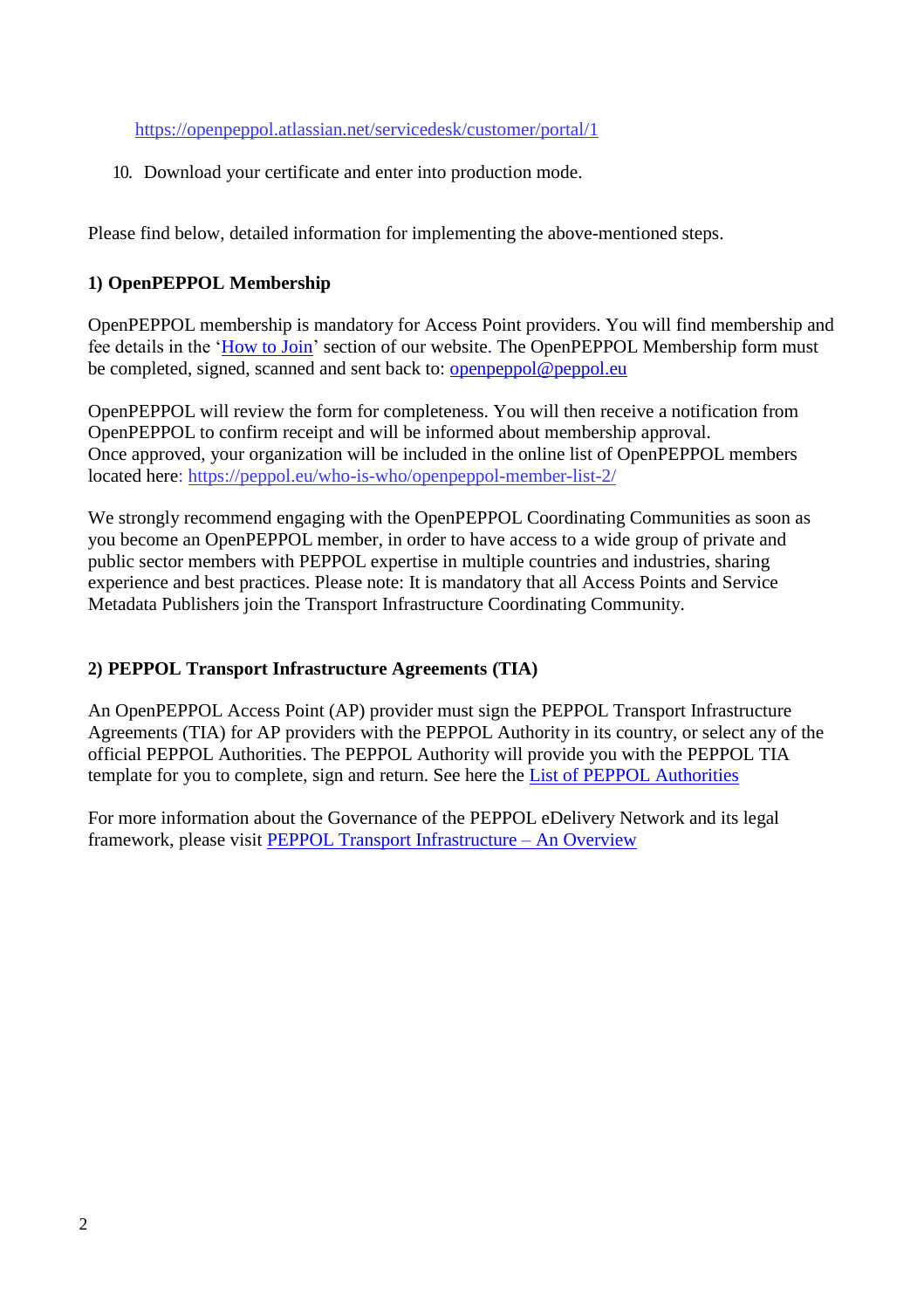### **3) PEPPOL Technical Specifications**

To implement and operate the Access Point services, you must, at all times, comply with the mandatory PEPPOL BIS specifications, published here: [https://peppol.eu/downloads/post](https://peppol.eu/downloads/post-award/)[award/](https://peppol.eu/downloads/post-award/)

Furthermore, you can ensure that your PEPPOL BIS documents always follow the latest standard by using the following validation tool:<https://vefa.difi.no/validator/>

### *3.1)* **PEPPOL eDelivery Network**

Before implementing the specifications, it is important for potential Access Point and SMP providers to have a good understanding of the PEPPOL eDelivery Network, how it is structured, how it is governed, the role of an Access Point and/or SMP provider, and the relationship with the respective PEPPOL Authority.

Please review the technical specifications related to the PEPPOL eDelivery Network (the BusDox specifications) to ensure you have the appropriate infrastructure (hardware/software) and the necessary technical expertise in place.

The technical specifications and other network resources are available at ['The PEPPOL eDelivery](https://peppol.eu/downloads/the-peppol-edelivery-network-specifications/) [Network Specifications'](http://peppol.eu/downloads/?rel=tab87).

**Note**: Two types of certificates are used by the Access Point. One certificate is used to sign the message and the acknowledgement according to the AS2 profile. This certificate is requested through the PEPPOL service desk once the Access Point provider has signed the PEPPOL Transport Infrastructure Agreement. The other type of certificate is used by the AS2 web server software for enabling https: communication. This certificate is not provided by OpenPEPPOL but must be issued by a well- known provider of server certificates. Self-signed certificates **must not**  be used.

Access Point Implementations

Solutions are available as Open-source, or you can use commercial implementations of AS2 that are configured/adapted to the PEPPOL specifications.

**Sample Implementations** of the PEPPOL eDelivery Network are provided on our website at ['Links to Software for PEPPOL Implementations'](https://peppol.eu/downloads/peppolimplementations/). In particular:

1 - *Oxalis*: sample Implementation for PEPPOL Access Points, widely used in the PEPPOL community, and maintained by the Norwegian Agency for Public Management and eGovernment (Difi),

#### <https://github.com/difi/oxalis>

2 - *CIPA e-Delivery*: sample Implementation for PEPPOL Access Points, SMP, and SML, maintained by the European Commission.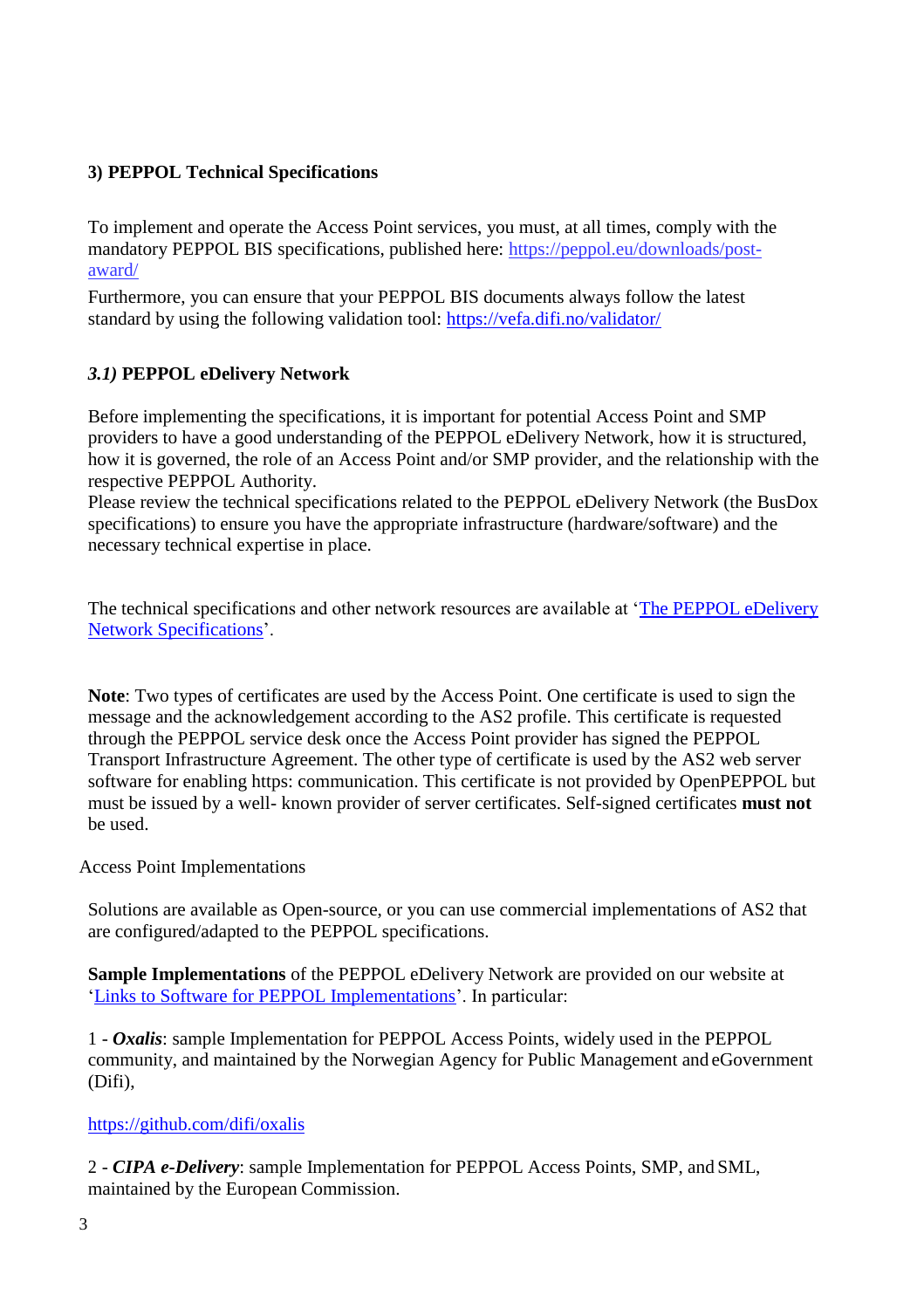<https://joinup.ec.europa.eu/software/cipaedelivery/home>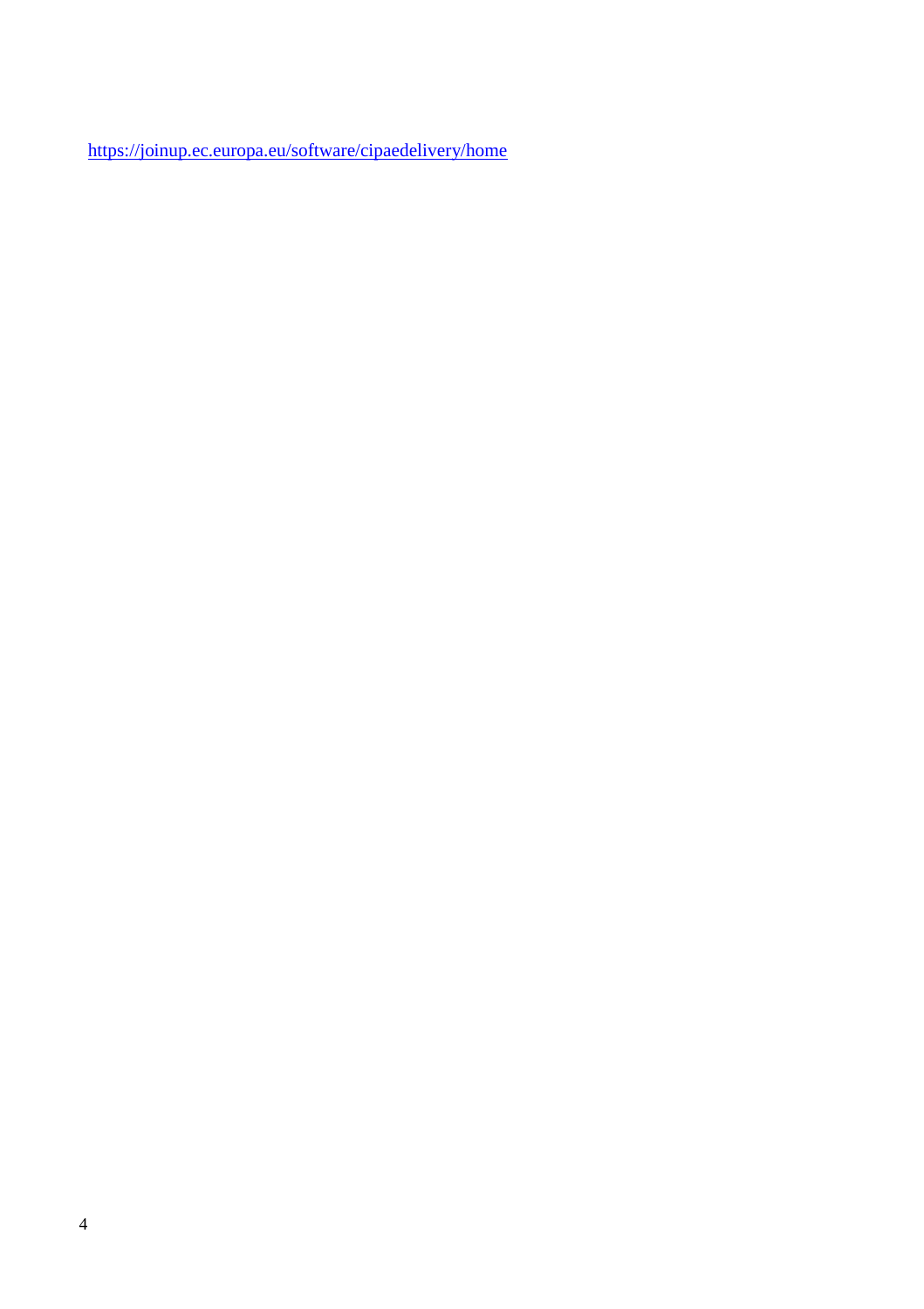## **Infrastructure setup Received of PEPPOL BIS** Sender of a message **SML** with PEPPOL BIS **SMP PEPPOLBIS EPPOL BIS**  $\overline{\mathsf{AS2}}$ Open source programs that can be used are:<br>CIPA Oxalis Others **Access Point Access Point**

*Note: Access Point service providers can convert a document to the PEPPOL BIS on behalf of the document sender.*

#### *3.2) PEPPOL Business Documents*

In addition to supporting the appropriate communication protocols, PEPPOL Access Point providers are required to support the PEPPOL Business Interoperability Specifications (BIS) in order to provide PEPPOL-compliant document exchange services to prospective buyers and suppliers.

PEPPOL Business Interoperability Specifications (BIS) v2 is the current mandatory BIS version all receivers must support. This version will be replaced by PEPPOL BIS v3 which will be mandatory from **2019-04-18**

(See:<http://docs.peppol.eu/poacc/billing/3.0/migration/> for a full migration overview of the BIS specifications. You can implement one or more PEPPOL BIS in your IT system, following a modular approach, based on your needs and requirements. The current mandatory PEPPOL BIS are:

PEPPOL BIS 1A Catalogue Only

PEPPOL BIS 3A Order Only

PEPPOL BIS 4A Invoice

PEPPOL BIS 5A Billing

PEPPOL BIS 18A Punch Out

PEPPOL BIS Punch Out Login